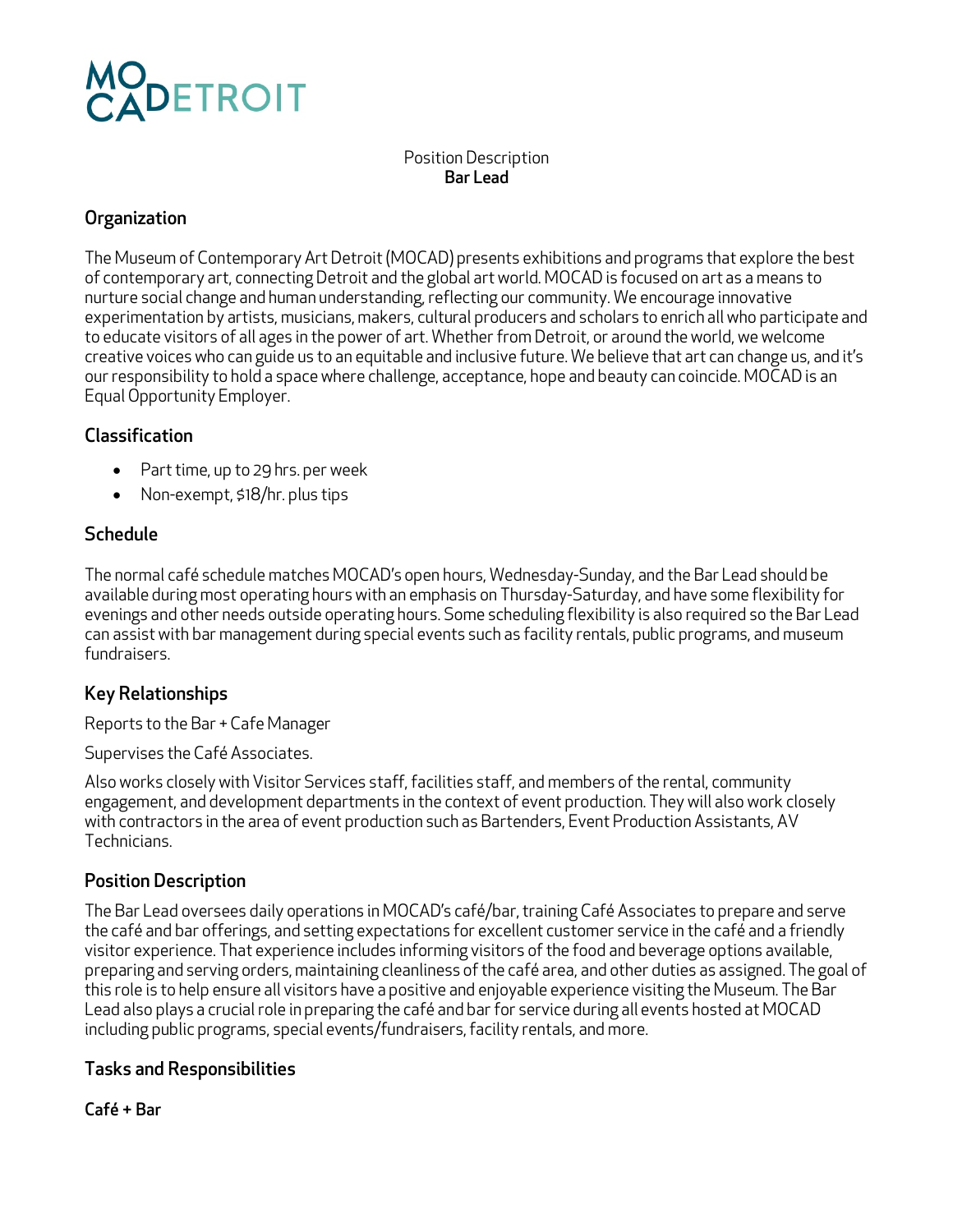## **DETROIT**

- Supervise the day-to-day operations in the bar/cafe.
- Communicate clearly with all cafe employees to ensure effective cafe operations.
- Maintain a clean, safe, and inviting cafe environment for customers. Supervises sanitation in adherence with health code.
- Manage work of and motivate the bar team.
- Train new employees and provide ongoing training for all café and bar staff.
- Document and communicate all café procedures, and ensure that café staff follow opening, closing, and other café procedures.
- Act as building closer during closing shifts.
- Work with the Bar + Café Manager to plan and update menus. Provide training to café staff on how to prepare and serve menu items.
- Work with the Bar + Café Manager to coordinate purchasing and receiving of spirits, beer, wine, NA beverages, bar consumables, and other stock/supplies.
- Work with the Bar + Café Manager to ensure accurate inventory tracking for all menu items and equipment.
- Take the lead in monitoring café equipment, communicating about maintenance/repair needs and working with the Bar + Café Manager as needed to coordinate service.
- Work bar/café shifts as needed.
- Assist with marketing and promoting products.
- Work alongside Bar + Cafe manager to ensure all business needs are met.

#### Event Bar Management

- Supervise and assist in event bar set up for special events, public programs, and other needs.
- In coordination with other staff as needed, take the lead on hiring, scheduling, and overseeing contracted bartenders for events hosted at the museum.
- Attend some private events, public programs, and other museum events to supervise and ensure satisfaction at all levels of execution.
- Demonstrate a passion for trends within the liquor community and think creatively about new drinks or menu items the bar may develop.
- Coordinate planning for events of all kinds in collaboration with relevant staff members.
- Provide bar leadership during special events.

#### Qualifications

- Must be at least 18 years of age.
- A minimum of three year of relevant sales, banquet, bar, catering, and/or cafe experience, including customer service and basic knowledge of accounting procedures and cash handling.
- A minimum of one year's experience in bar management.
- Understand POS systems and have the capacity to perform all team member and management functions.
- Some espresso and/or cocktail experience preferred. An interest in well-prepared foods and coffee.
- Excellent interpersonal skills, with a friendly attitude and ability to work on a team.
- Ability to communicate performance expectations to cafe staff members, and give and receive effective feedback.
- Must be prompt, professional, and prepared to work at the beginning of each shift.